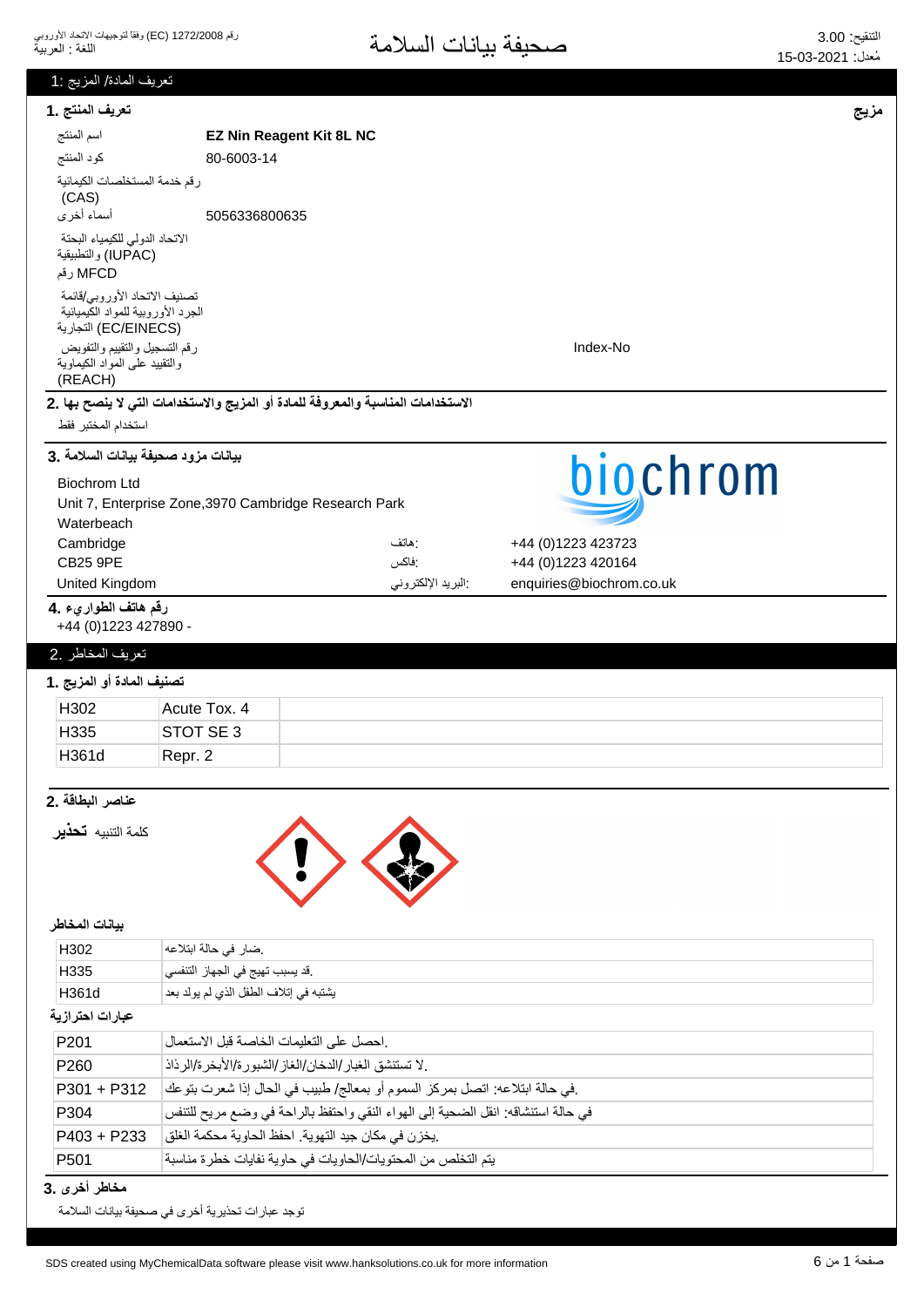3. التركيب/ معلومات حول المكونات

| الخلطات .2                                                                                                                        |                                                                                                                           |       |
|-----------------------------------------------------------------------------------------------------------------------------------|---------------------------------------------------------------------------------------------------------------------------|-------|
| اسم المنتج                                                                                                                        | المخاطر                                                                                                                   | تركيز |
| Potassium acetate                                                                                                                 |                                                                                                                           |       |
| CAS): 127-08-2) رقم خدمة المستخلصات الكيمائية                                                                                     |                                                                                                                           | 8.0%  |
| تصنيف الاتحاد الأوروبي/فائمة الجرد الأوروبية للمواد الكيميائية<br>EC/EINECS): 204-822-2) التجارية                                 |                                                                                                                           |       |
| Acetic acid                                                                                                                       |                                                                                                                           |       |
|                                                                                                                                   | CAS): 64-19-7 H226, H314 Flam. Liq. 3, Skin Corr. 1A) رقم خدمة المستخلصات الكيمائية                                       | 6.4%  |
| تصنيف الاتحاد الأوروبي/قائمة الجرد الأوروبية للمواد الكيميائية                                                                    |                                                                                                                           |       |
| EC/EINECS): 200-580-7) التجارية                                                                                                   |                                                                                                                           |       |
| Diethylene glycol methyl ether<br>CAS): 111-77-3 H361d Repr. 2) رقم خدمة المستخلصات الكيمائية                                     |                                                                                                                           | 5.5%  |
| تصنيف الاتحاد الأوروبي/قائمة الجرد الأوروبية للمواد الكيميائية                                                                    |                                                                                                                           |       |
| EC/EINECS): 203-906-6) التجارية                                                                                                   |                                                                                                                           |       |
| Ethylene glycol                                                                                                                   |                                                                                                                           |       |
| 4 .CAS): 107-21-1 H302 Acute Tox) رقم خدمة المستخلصات الكيمائية<br>تصنيف الاتحاد الأوروبي/قائمة الجرد الأوروبية للمواد الكيميائية |                                                                                                                           | 47.9% |
| (EC/EINECS): 203-473-3) التجارية                                                                                                  |                                                                                                                           |       |
| Water                                                                                                                             |                                                                                                                           |       |
| CAS): 7732-18-5) رقم خدمة المستخلصات الكيمانية                                                                                    |                                                                                                                           | 30.4% |
| تصنيف الاتحاد الأوروبي/قائمة الجرد الأوروبية للمواد الكيميائية<br>EC/EINECS): 231-791-2) التجارية                                 |                                                                                                                           |       |
| Ninhydrin                                                                                                                         |                                                                                                                           |       |
| CAS): 485-47-2 H335 STOT SE 3) رقم خدمة المستخلصات الكيمائية                                                                      |                                                                                                                           | 1.8%  |
| تصنيف الاتحاد الأوروبي/قائمة الجرد الأوروبية للمواد الكيميائية                                                                    |                                                                                                                           |       |
| EC/EINECS): 207-618-1) التجارية                                                                                                   |                                                                                                                           |       |
| إجراءات الإسعافات الأولية .4                                                                                                      |                                                                                                                           |       |
| وصف إجراءات الإسعافات الأولية .1                                                                                                  |                                                                                                                           |       |
| اغسل فورأ بالكثير من الصابون والماء<br>ملامسة الجلد                                                                               |                                                                                                                           |       |
| ملامسة العينين<br>اغسل العين بالماء الجاري لمدة 15 دقيقة                                                                          |                                                                                                                           |       |
| الابتلاع                                                                                                                          |                                                                                                                           |       |
|                                                                                                                                   |                                                                                                                           |       |
| الاستنشاق                                                                                                                         |                                                                                                                           |       |
| أهم الأعراض والتأثيرات .2                                                                                                         |                                                                                                                           |       |
| .لا توجد أعراض                                                                                                                    |                                                                                                                           |       |
|                                                                                                                                   |                                                                                                                           |       |
| دلالة على أي عناية طبية فورية .3                                                                                                  |                                                                                                                           |       |
| احصل على رعاية طبية في حالة حدوث أي أعراض متأخرة حادة                                                                             |                                                                                                                           |       |
| إجراءات مكافحة الحريق .5                                                                                                          |                                                                                                                           |       |
| وسائل إطفاء الحريق .1                                                                                                             |                                                                                                                           |       |
| مناسب<br>ماء                                                                                                                      |                                                                                                                           |       |
| غیر مناسب<br>N/A                                                                                                                  |                                                                                                                           |       |
| مخاطر خاصة تنشأ عن المادة أو المزيج .2                                                                                            |                                                                                                                           |       |
| .قد تتشكل أبخرة سامة في الاحتراق                                                                                                  |                                                                                                                           |       |
|                                                                                                                                   |                                                                                                                           |       |
| النصائح لرجال الإطفاء .3                                                                                                          |                                                                                                                           |       |
|                                                                                                                                   | (معتمد أو مكافئ) والعتاد الواقي الكامل MSHA / NIOSH ، كما هو الحال في أي حريق ، قم بارتداء جهاز التنفس المكتبي ذاتي الطلب |       |
| إجراءات التعامل مع الإطلاق العرضي .6                                                                                              |                                                                                                                           |       |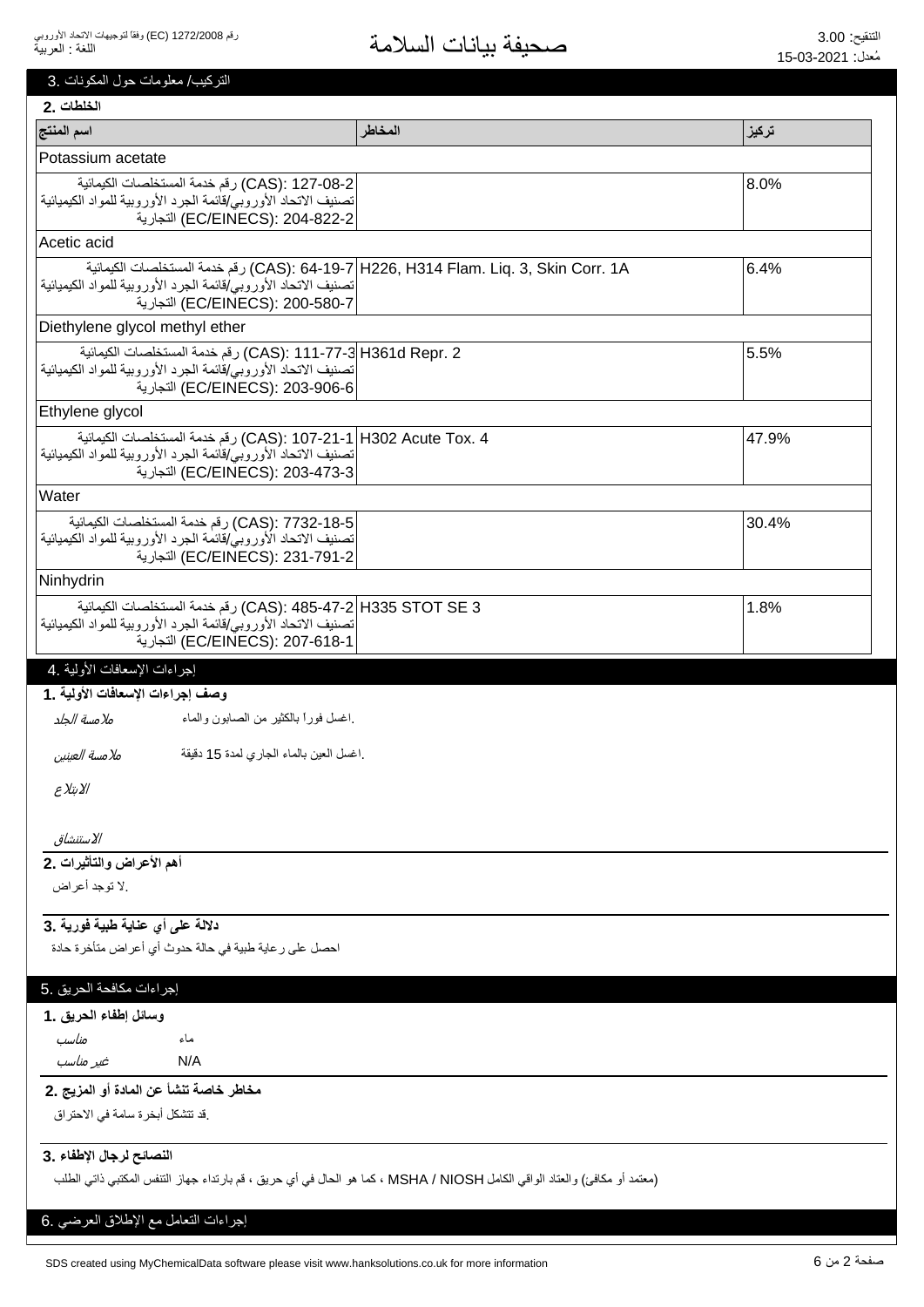## التدابير الاحترازية الشخصية .1

القضاء على جميع مصادر الاشتعال حدد المنطقة الملوثة بعلامات ومنع الوصول إلى الأفراد غير المصرح لهم. ِ تجنب تنفس الأبخر ة

#### الاحتياطات البيئية .2

لا تسمح بدخول المجاري / المياه السطحية أو الجوفية.

#### **الطرق والمواد 3.**

تخلط مع الرمل أو الفيرميكوليت اغسل موقع الانسكاب بكميات كبيرة من الماء .انقل إلى حاوية إنقاذ قابلة للغلق ومعلمة للتخلص منها بطريقة مناسبة

## ـ منـع حدوث المخاطر الثانويـ<sup>ة</sup>.

لا شىء

#### المناولة والتخزين 7

#### التدابير الاحترازية الشخصية . **1**

التعامل الآمن

لا يوجد منطلبات خاصـة *الحماية من الانفجار ات والحرائق* 

#### ظروف التخزين الآمن، بما في ذلك أي تنافرات .2

| إدارة مخاطر التخزين     | يخزن في مكان بارد وجيد التهوية.<br>إبقاء الحاويات مغلقة بإحكام<br>حساس للضوء<br>احم من الضوء |
|-------------------------|----------------------------------------------------------------------------------------------|
| ضوابط التخزين           | لا بوجد متطلبات خاصة                                                                         |
| الحفاظ على سلامة المنتج | لا بوجد متطلبات خاصة                                                                         |

نصائح أخرى

#### المستخدمين النهائيين المحددين .3

للاستخدام المعملي فقط. يستخدم مع محللات الأحماض الأمينية من بيوكروم

#### ضوابط التعرض/ الحماية الشخصية .8

#### معاملات الضبط .1

البيانات غير متوفرة

| ضوابط التعرض .2<br>تدابير وقائية وصحية عامة | تجنب ملامسة الجلد والعينين            |
|---------------------------------------------|---------------------------------------|
| إجراءات هندسية                              | ضمان وجود تهوية كافية في المنطقة      |
| حماية العين/ الوجه                          | نظارات حماية                          |
|                                             | ناكد من أن حمام العين في مُتناول اليد |
| حماية اليدين                                | ففازات النتريل                        |
| حماية الجهاز التنفسي                        |                                       |
| حماية الجلد                                 | ملابس واقية                           |
| نصائح أخرى تتعلق بالحماية<br>الشخصية        | .لايوجد بيانات                        |
| الخصائص الفيزيائية والكيميائية .9           |                                       |
| الخصائص الفيزيائية والكيميائية .1           |                                       |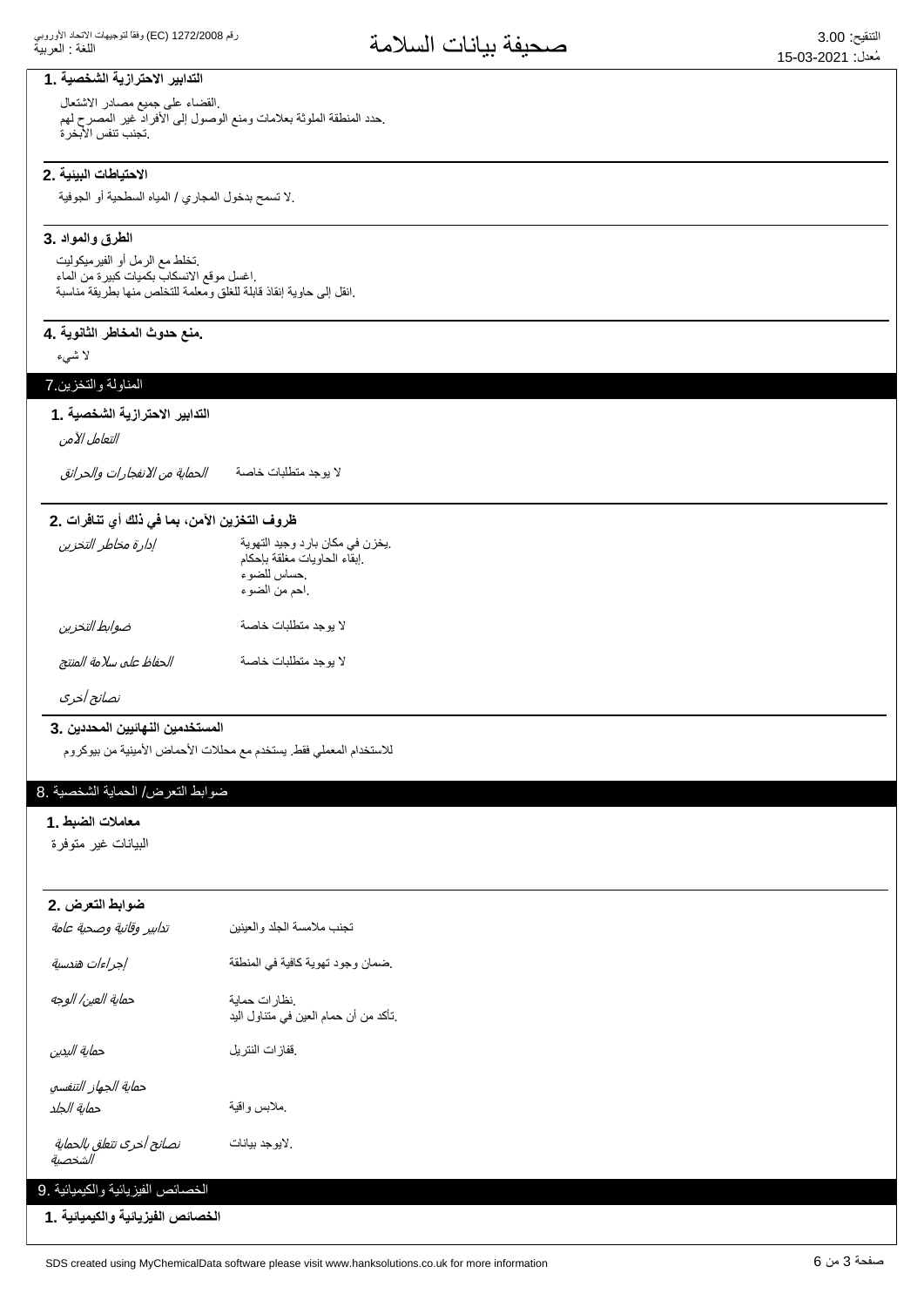## التنقيع: 3.00<br>مُزار: 2021 03 15 مجموعة المسلامة

| المظهر                                            | سائل أصفر            |
|---------------------------------------------------|----------------------|
| الرائحة                                           | القليل من الخل       |
| تركيز بداية ظهور الرائحة                          | البيانات غير متوفرة  |
| الرقم الايدر وجيني                                | البيانات غير متوفرة  |
| نقطة الانصهار / نقطة التجمد                       | الىبيانات غير متوفرة |
| نقطة بدء الغليان ومدى الغليان                     | البيانات غير متوفرة  |
| نقطة الوميض                                       | الىبيانات غير متوفرة |
| معدل التبخر                                       | البيانات غير متوفرة  |
| القابلية للاشتعال (مادة صلبة، غازية)              | الىبيانات غير متوفرة |
| الحدود القصوى/الصغرى لقابلية الاشتعال أو الانفجار | البيانات غير متوفرة  |
| ضغط البخار                                        | البيانات غير متوفرة  |
| كثافة البخار                                      | البيانات غير متوفرة  |
| الكثافة النسبية                                   | 1.118g/mL            |
| فابلية الذوبان                                    | ذوبان في الماء       |
| أوكتانول/ماء-n :معامل التقاسم                     | البيانات غير متوفرة  |
| درجة حرارة الاشتعال الذاتي                        | الىبيانات غير متوفرة |
| درجة حرارة التحلل                                 | البيانات غير متوفرة  |
| در جة اللز وجة                                    | البيانات غير متوفرة  |
| الخصائص التفجيرية                                 | البيانات غير متوفرة  |
| الخصائص المؤكسدة                                  | غیر مؤکسد            |

#### معلومات أخرى .2

لا نوجد معلومات إضافية متاحة

## الثبات وقابلية التفاعل .10

#### قابلية التفاعل .1

لا بوجد تفاعل غیر عادي

#### **الثبات .2**

مستقر في ظل الظروف العادية فد بنغير لونه عند النعرض للضوء

## احتمالية التفاعلات الخطرة .3

لا ردود الفعل الخطرة المعروفة

## <del>ظروف ينبغى تجنبها 4</del>

ضوء شمس مباشر الحرارة.

#### <mark>5. مواد غير متوافقة</mark>

وكلاء مؤكسدة قوية

#### نواتج التحلل الخطرة .6

إأثناء الاحتراق تنبعث أبخرة سامة من ثاني أكسيد الكربون / أول أكسيد الكربون

## معلومات عن السمية .11

| معلومات . 1                    |                                                |  |
|--------------------------------|------------------------------------------------|--|
| درجة سمية حادة                 | لا توجد معلومات متاحة                          |  |
| تآكل/تهيج جلدي                 | قد يكون ضارًا إذا امتصه الجلد. يسبب تهيج الجلد |  |
| تلف/ تهيج شديد بالعين          | نأثير مهيج                                     |  |
| حساسية الجهاز التنفسي أو الجلد | قد يسبب حساسية الجلد                           |  |
| التحول الخلقي لخلية الجرثومة   | لا نوجد معلومات متاحة                          |  |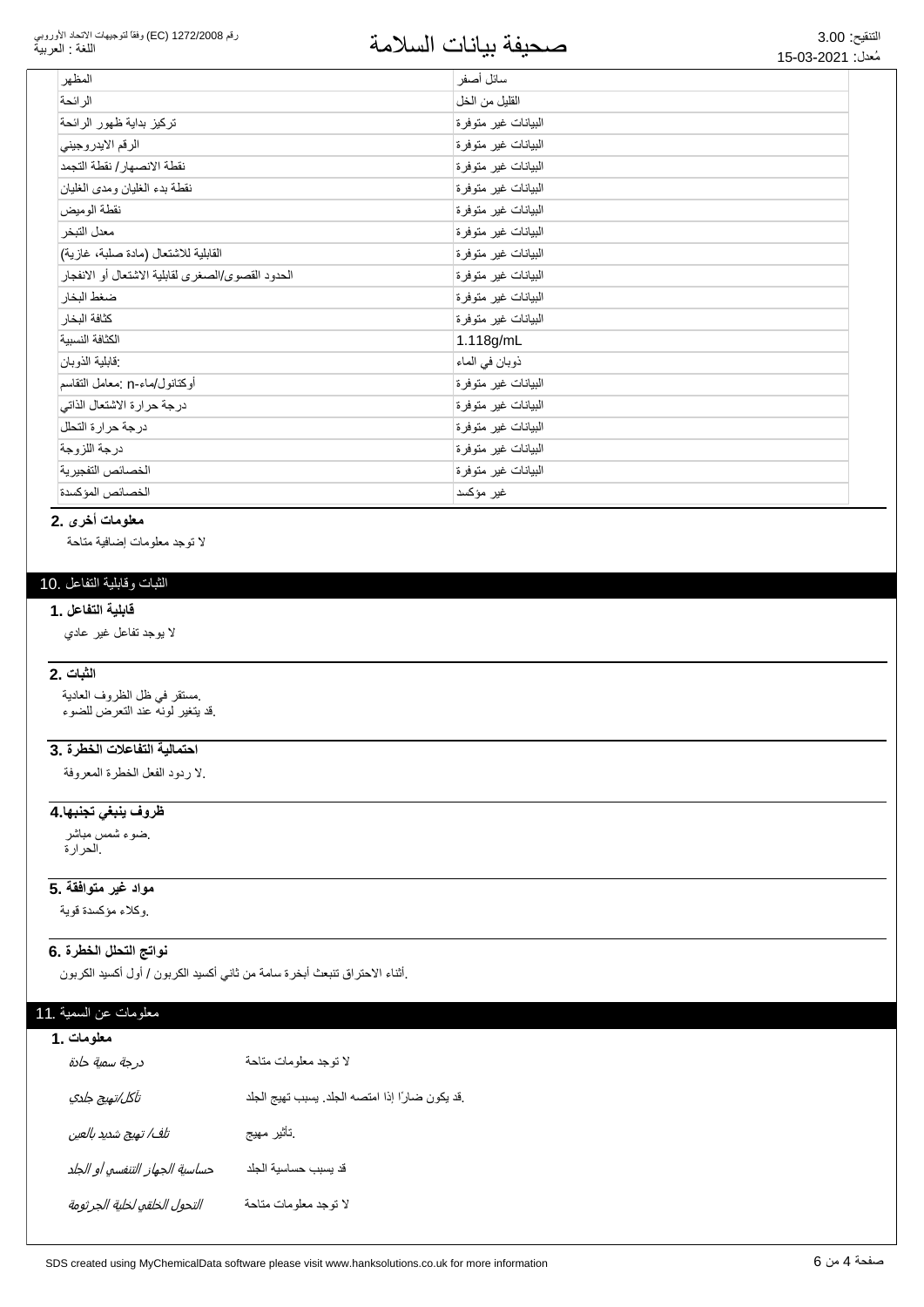التنفع: 3.00<br>مُزار: 2021 15.03 عه

| احتمالية التسبب في السرطان    | لا توجد معلومات متاحة                   |
|-------------------------------|-----------------------------------------|
| السمية التناسلية              | مخاطر محتملة من الأذي للطفل الغير مولود |
| السمية الشاملة لأعضاء مستهدفة | لا نوجد معلومات متاحة                   |
| محددة- التعرض لمرة واحدة      |                                         |
| السمية الشاملة لأعضاء مستهدفة | لا نوجد معلومات متاحة                   |
| محددة- التعرض المتكرر         |                                         |
| خطر السحب بالمص               | لا توجد معلومات متاحة                   |

#### **المزيد من 2.**

حسب معر فتنا فإن السمية الحادة والمز منة لهذه المادة غير معر وفة بالكامل

#### معلومات بيئية .12

#### **درجة السمية .1**

لا توجد معلومات متاحة

#### الاستمرارية واحتمالية التفسخ .2

لا توجد معلومات متاحة

## ا**حتمالية التراكم الحيوي .3**

لا توجد معلومات متاحة

## مدى سهولة الحركة والتربة **.4**

لا توجد معلومات متاحة

**5. ΔϣΎγϟϭ˱ΎϳϭϳΣΔϣϛέΗϣϟϭˬΔΗΑΎΛϟΩϭϣϟϡϳϳϘΗΞΎΗϧ (PBT) Ύ˱ϳϭϳΣ˱ΩΟΔϣϛέΗϣϟϭ˱ΩΟΔΗΑΎΛϟΩϭϣϟϭ (vPvB)** لا توجد معلومات متاحة

## <mark>تأثيرات أخ</mark>رى معاكسة .6

لا توجد معلومات متاحة

## 13. اعتبارات التخلص من المادة

طرق معالجة النفايا*ت* .1

عمليات التخلص من المادة

ͮ௬Ͼ̲௪̺͙ͳ̻ͧϾ̞௪̺͙ ΔϳϣγέϟϭϠϟΎϘϓϭΎϬϧϣιϠΧΗϟϡΗϳϥΏΟϳ.

#### معلومات عن النقل .14

جوًا (المنظمة الدولية للطيرا*ن المدنى -إيكاو)* 

غير مصنف كخطر في النقل

## **˱έΑ (ADR)**

غير مصنف كخطر في النقل

#### **˱έΣΑ (IMDG)**

غیر مصنف كخطر في النقل